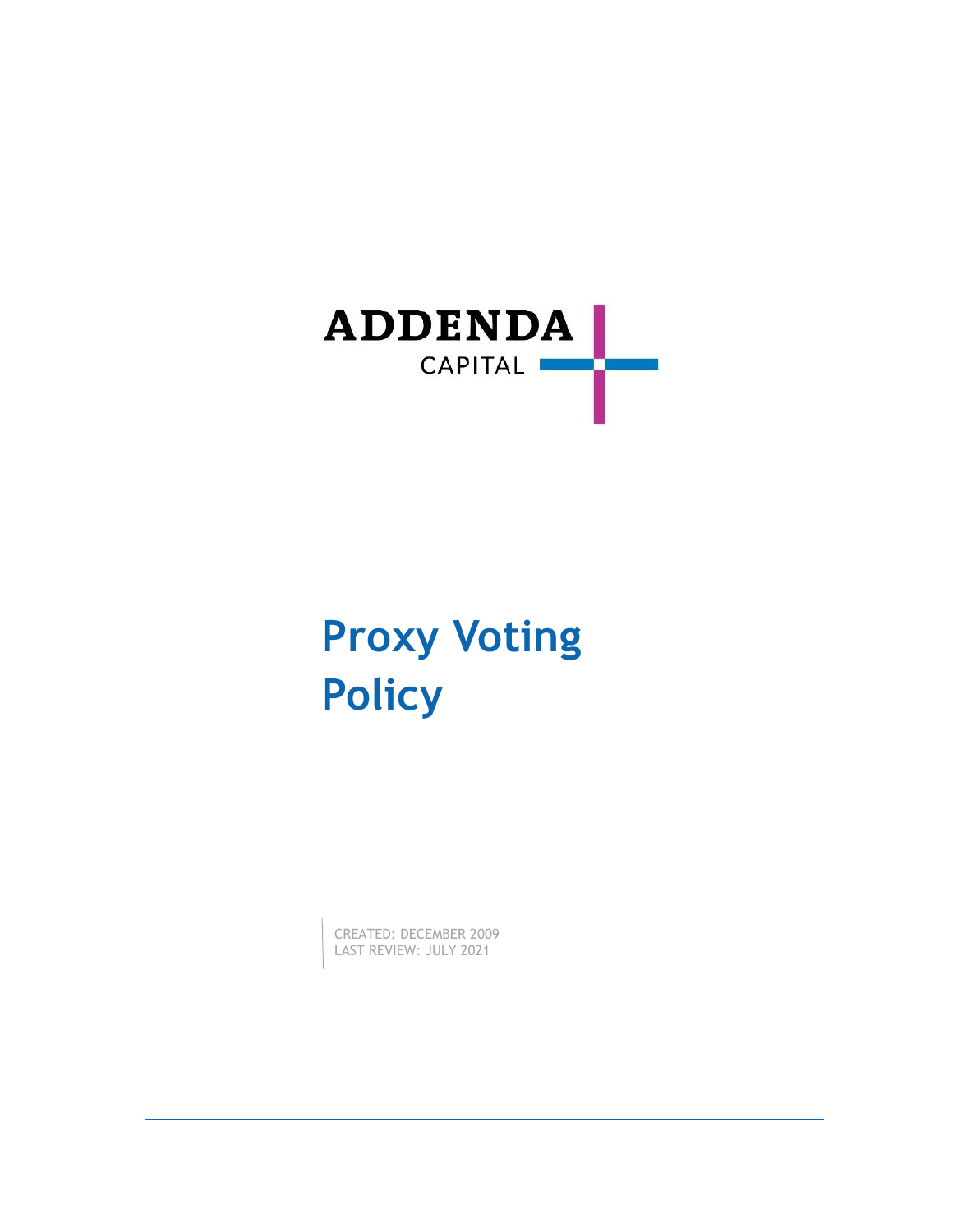## **Table of Contents**

| 1. | Introduction                      |    |
|----|-----------------------------------|----|
|    | 2. Why is Proxy Voting Important? |    |
|    | 3. Proxy Voting Process_          |    |
|    | 4. Proxy Voting Guidelines        |    |
| 5. | <b>Amendments and Reviews</b>     | 10 |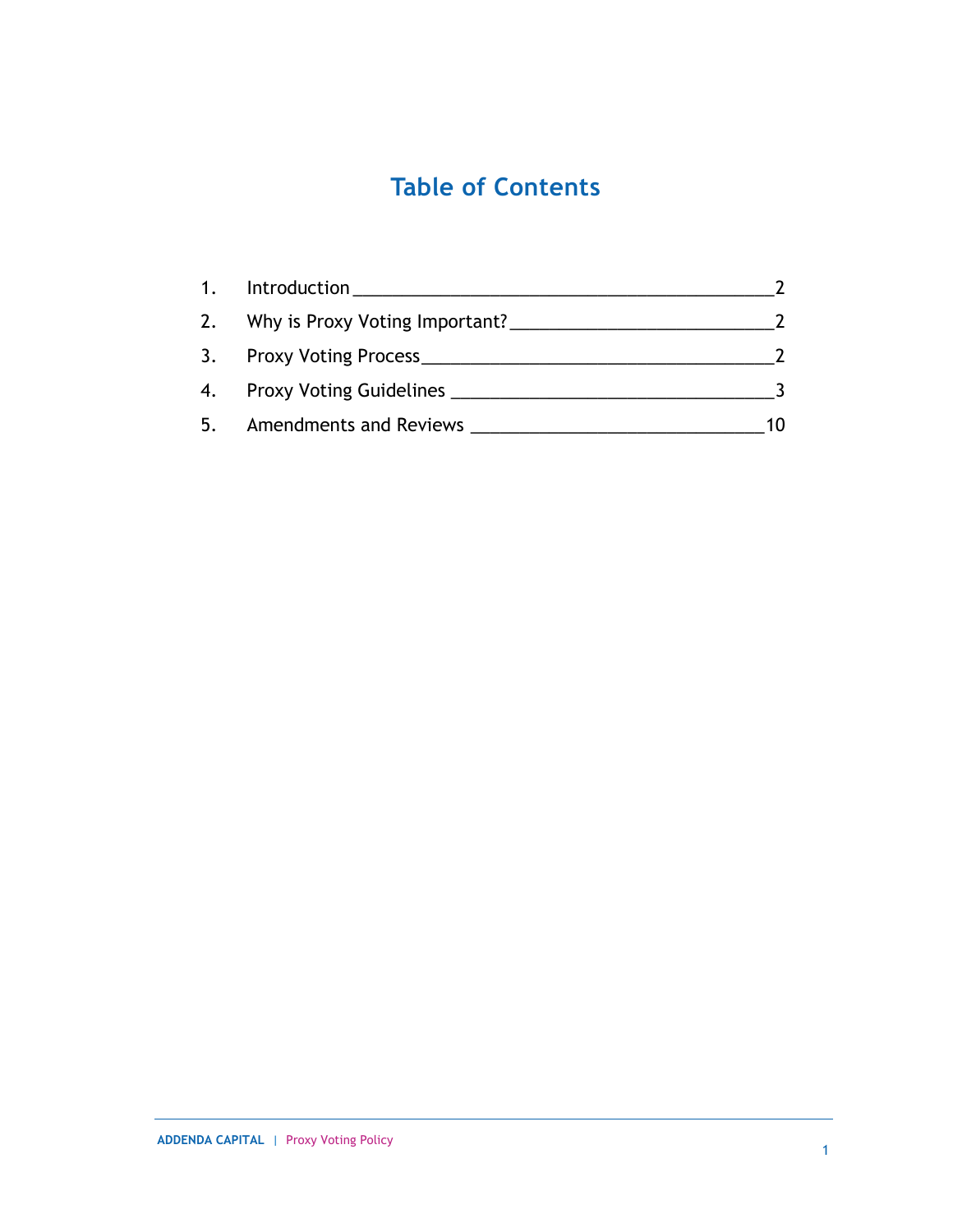## <span id="page-2-0"></span>**1. Introduction**

Shareholders of public companies have a right to vote on proposals brought before them at annual and special meetings. The right to vote is one of the most important rights a shareholder has, and with that right comes the responsibility for Addenda to cast votes in a manner that will support the protection and enhancement of the long-term value of investments for our clients and other stakeholders. Addenda usually votes "by proxy" by instructing someone to vote our clients' shares in accordance with our instructions which are based on the guidelines outlined below. We will, if necessary, attend a meeting to vote in person.

## <span id="page-2-1"></span>**2. Why is Proxy Voting Important?**

Voting at shareholder meetings is one of the most important methods by which Addenda can affect governance, communicate preferences and signal confidence or lack of confidence in a company's management and oversight. Our emphasis on voting is based on the evidence that companies that have good corporate governance are likely to sustainably generate more long-term value for their shareholders and other stakeholders than similar companies with inferior corporate governance.

## <span id="page-2-2"></span>**3. Proxy Voting Process**

Our proxy voting process is focused on promoting the long-term performance and sustainable success of companies for shareholders and other stakeholders. We consider each ballot item, with the help of Glass, Lewis, & CO., and determine how to vote in a manner consistent with the guidelines outlined below. Portfolio managers have full authority for votes relating to securities in the portfolios they manage.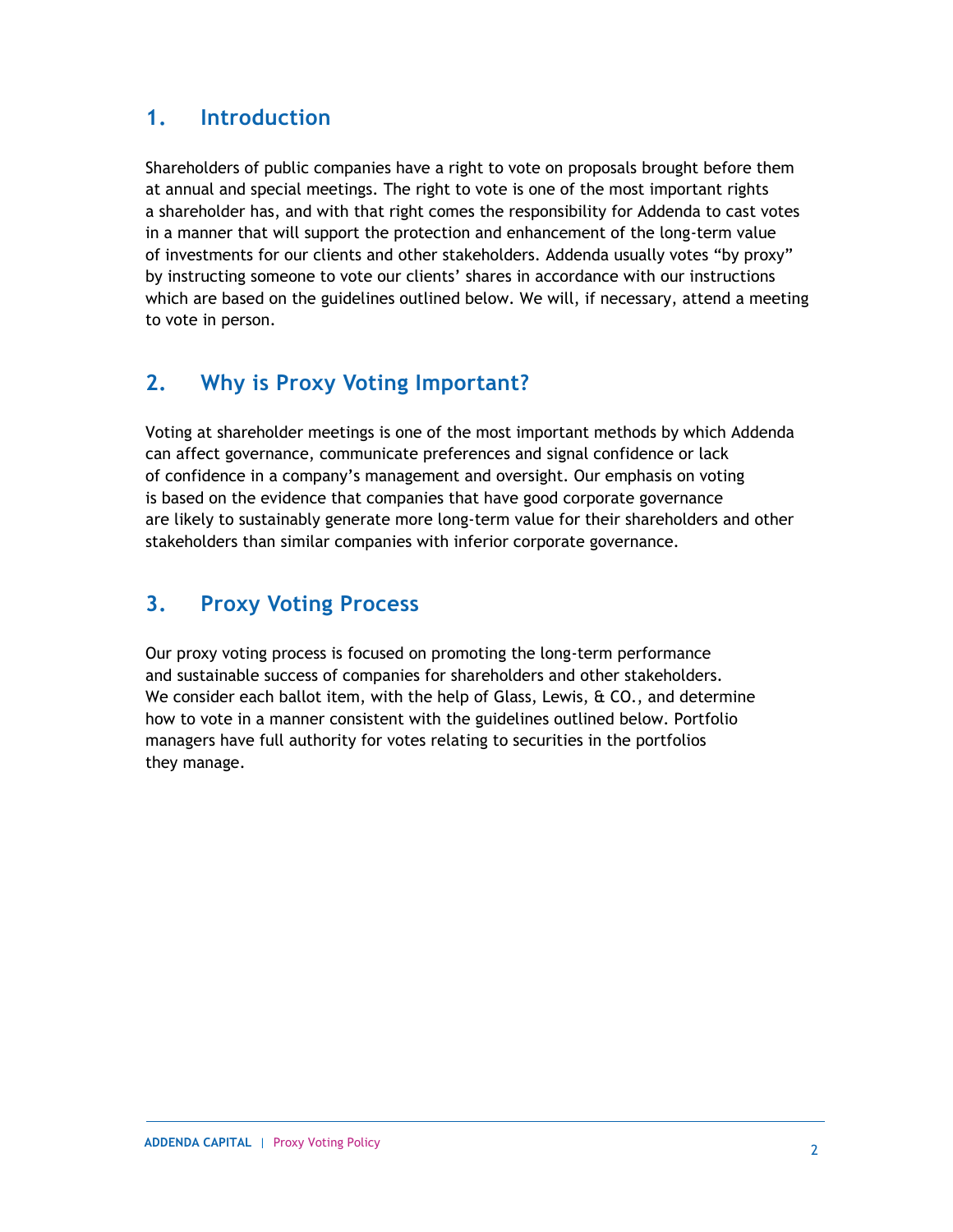

## <span id="page-3-0"></span>**4. Proxy Voting Guidelines**

The voting guidelines set out below are general in nature. Each ballot item will be considered individually and assessed on its merits. There could be particular aspects of any given ballot item that could cause us to vote differently than the guideline. In each case, our vote will be intending to enhance the best long-term interests of our clients with consideration of the interests of other stakeholders. The guidelines establish how we intend to vote on some commonly raised or contentious issues. They do not cover all situations. In situations not covered by the proxy voting policy, we will make a judgement call keeping with the spirit of the voting guidelines, which could result in votes against management.

Where a client with a segregated account has provided specific proxy voting guidelines, Addenda will vote in accordance with those guidelines. Otherwise, we will vote in accordance with the guidelines set out below.

Some of Addenda's segregated accounts and pooled funds may, subject to their respective investment policy, participate in securities lending which results in the inability to vote shares that are out on loan on the record date. We will seek to recall all securities in order to cast our vote on all matters in which we are eligible to vote.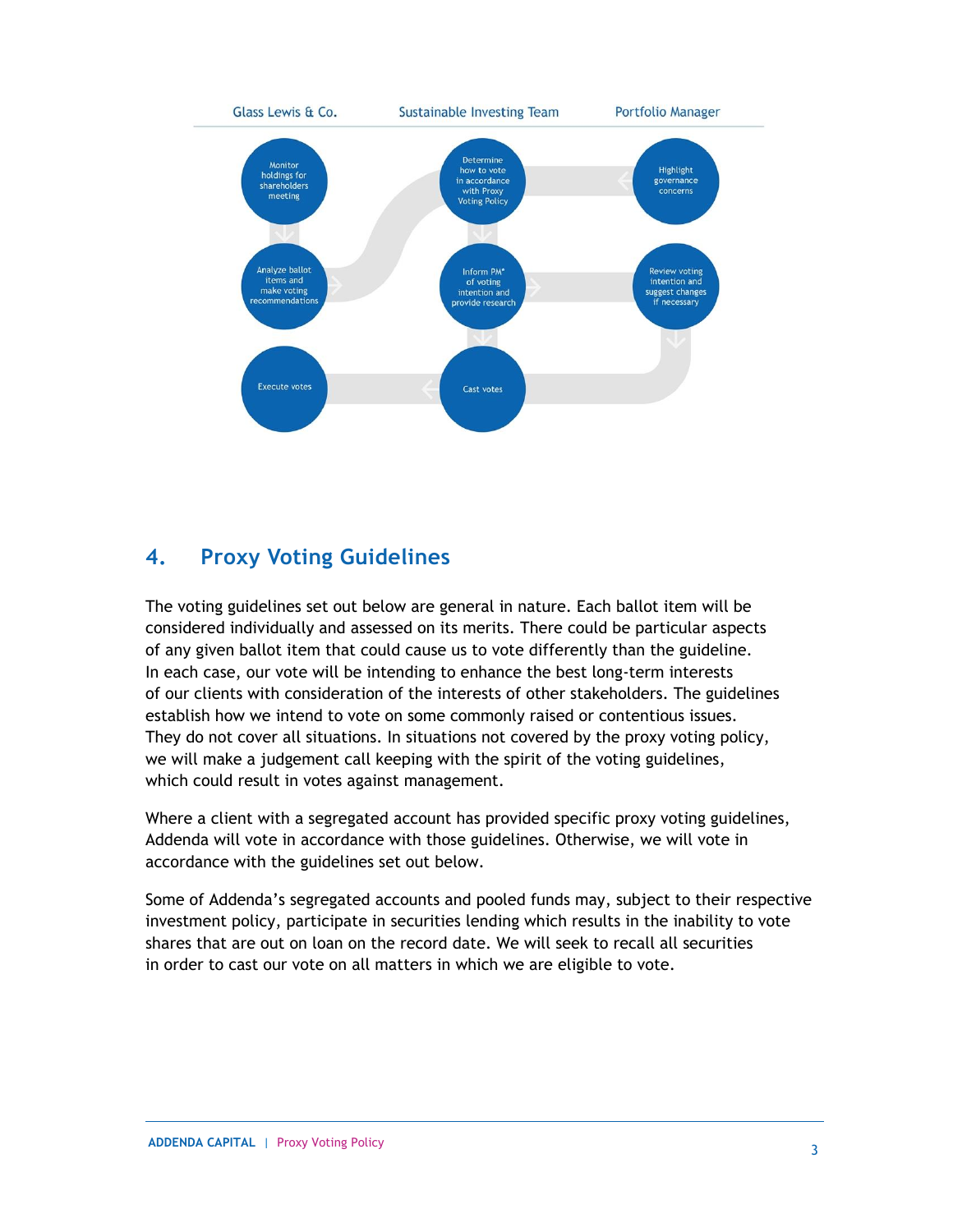#### **Boards of Directors**

Boards should be composed of effective directors who contribute to the full range of skills, education and expertise needed. A majority of directors should be unrelated to the company. Addenda will vote for directors on a case-by-case basis, taking into consideration these guidelines and the long-term performance of the company and the directors.

| 1. | Independence                             | If the board is not comprised of at least 2/3rds<br>independent directors, we will oppose the election<br>of non-independent directors.                                                                                                                                                                                                                                                                                                   |
|----|------------------------------------------|-------------------------------------------------------------------------------------------------------------------------------------------------------------------------------------------------------------------------------------------------------------------------------------------------------------------------------------------------------------------------------------------------------------------------------------------|
|    |                                          | If there are non-independent directors on the audit,<br>compensation, nominating or governance committee, we<br>will oppose the election of the non-independent directors.                                                                                                                                                                                                                                                                |
|    |                                          | For controlled companies, where the CEO is not related<br>to the controlling shareholder, the number of related<br>directors should be proportional to the controlling<br>shareholder's ownership share, up to a maximum<br>of 2/3 non-independent directors.                                                                                                                                                                             |
|    |                                          | A director is independent if they have no direct<br>or indirect material financial or familial connections with<br>the company, its executives, its independent auditor<br>or other board members, except for service on the board<br>and the standard fees paid for that service. Employee<br>relationships within the past five years and other<br>relationships within the past three years are generally<br>considered to be current. |
| 2. | Election of directors                    | Support majority voting standard for the election<br>of directors.                                                                                                                                                                                                                                                                                                                                                                        |
|    |                                          | Oppose the election of the chair of the committee<br>responsible for recommending governance practices<br>if not every director is up for election each year.                                                                                                                                                                                                                                                                             |
| 3. | Independent chair                        | Support proposals for the separation of Chair<br>and Chief Executive Officer roles.                                                                                                                                                                                                                                                                                                                                                       |
|    |                                          | Oppose the election of the chair of the board if they<br>are not independent and the board does not have a lead<br>independent director.                                                                                                                                                                                                                                                                                                  |
| 4. | <b>Board committee</b><br>accountability | Support committee chairs reporting personally<br>to shareholders.                                                                                                                                                                                                                                                                                                                                                                         |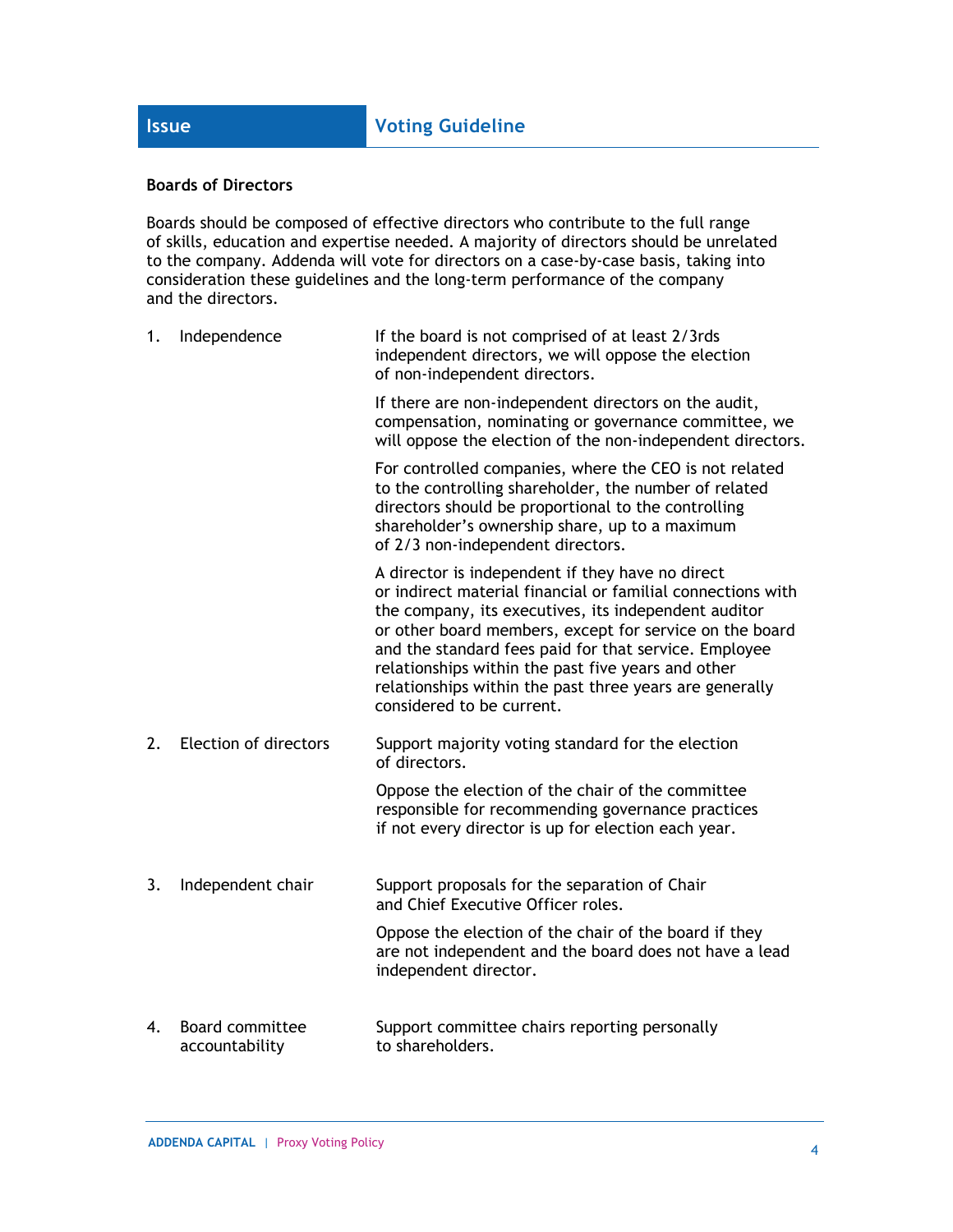| 5. | Directors' insurance<br>and indemnification | Support adequate insurance and indemnification subject<br>to actions being taken in good faith.                                                                                                                                                                                                         |
|----|---------------------------------------------|---------------------------------------------------------------------------------------------------------------------------------------------------------------------------------------------------------------------------------------------------------------------------------------------------------|
| 6. | Size of board                               | Support board size of 7 to 15 members<br>for optimum effectiveness.                                                                                                                                                                                                                                     |
| 7. | Director attendance<br>at meetings          | Support disclosure of attendance record for each director<br>at board and committee meetings.                                                                                                                                                                                                           |
|    |                                             | Oppose election of directors who attend less than 75%<br>of their board and committee meetings without<br>a reasonable explanation.                                                                                                                                                                     |
| 8. | Independent auditors                        | Oppose auditor ratification if non audit fees exceed 25%<br>of total fees paid to the audit firm.                                                                                                                                                                                                       |
| 9. | <b>Effective boards</b>                     | Oppose election of directors who appear to have too many<br>commitments to fulfill their duties as directors by                                                                                                                                                                                         |
|    |                                             | • serving as an executive of a public company while<br>serving on more than two widely held public company<br>boards (except on the board of the company<br>for which they serve as an executive); or                                                                                                   |
|    |                                             | • serving on more than four widely held public<br>company boards;                                                                                                                                                                                                                                       |
|    |                                             | unless the company provides sufficient rationale for their<br>service on the board. Subsidiaries will be counted as<br>separate boards, but the exception for executives will also<br>apply for subsidiaries that are more than 50% controlled<br>by the company on which the director is an executive. |
|    | 10. Diversity on boards                     | Support director recruitment processes and director<br>nominations that enhance board effectiveness<br>by inducing adequately diverse boards. Aspects of diversity<br>to be considered include gender, ethnicity,<br>and Indigenous identity.                                                           |
|    |                                             | Oppose the election of the chair of the board committee<br>responsible for director nominations when:                                                                                                                                                                                                   |
|    |                                             | • The board is not comprised of at least three women<br>and three men, meeting a threshold of 30% female<br>and 30% male board members; or                                                                                                                                                              |
|    |                                             | The company has not publicly disclosed a board<br>diversity policy that includes a measurable goal or<br>target to reach this thresholds within a reasonable<br>period of time.                                                                                                                         |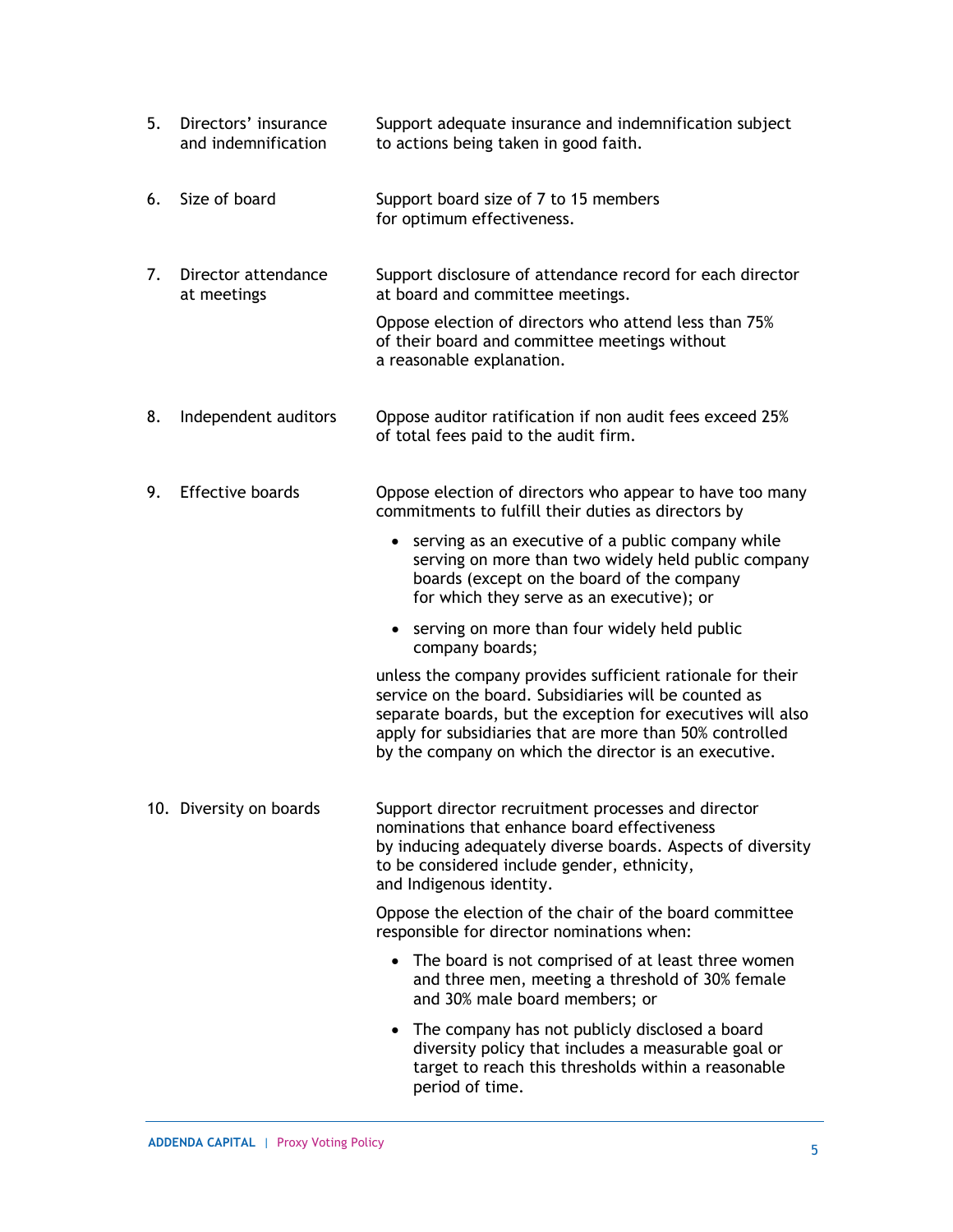#### **Executive and director compensation**

Executive and director compensation should be tied to performance in a way that aligns with the long-term interests of the company. Addenda will vote on compensation on a case-by-case basis, taking into consideration these guidelines and the connection between pay and company performance.

| 11. Executive<br>compensation design | Support executive compensation that is linked to specific<br>objective measures of the company's operational<br>and financial performance that is disclosed and is in<br>the long-term best interests of the company.                                                                                                            |
|--------------------------------------|----------------------------------------------------------------------------------------------------------------------------------------------------------------------------------------------------------------------------------------------------------------------------------------------------------------------------------|
|                                      | Support linking executive compensation to reasonable<br>measures of performance on social and environmental<br>issues that are likely to enhance long-term corporate<br>financial performance in addition to traditional measures<br>of financial performance.                                                                   |
|                                      | Oppose executive compensation that does not include<br>long-term incentive awards for which the majority of the<br>value is based on performance metrics that are measured<br>over at least three consecutive years.                                                                                                             |
|                                      | Addenda will focus on one problematic executive<br>compensation practice each year agreed upon by all<br>portfolio managers. Every time we encounter that<br>practice, we will write to the chair of the board<br>committee overseeing executive compensation to express<br>our concerns and urge better compensation practices. |
|                                      | Oppose the election of members of a compensation<br>committee that failed to initiate changes to executive<br>compensation design when we did not support the prior<br>advisory vote on executive compensation and it did not<br>win majority approval.                                                                          |
| 12. Equity-based<br>compensation     | Support compensation through shares and deferred<br>shares that aligns shareholder interests with executive<br>and director interests.                                                                                                                                                                                           |
|                                      | Oppose:                                                                                                                                                                                                                                                                                                                          |

- Repricing stock options or reissuing of underwater options;
- Total potential dilution above 10% of equity compensation plans;
- Annual grants of more than 2% of outstanding shares;
- Stock options for non-executive directors.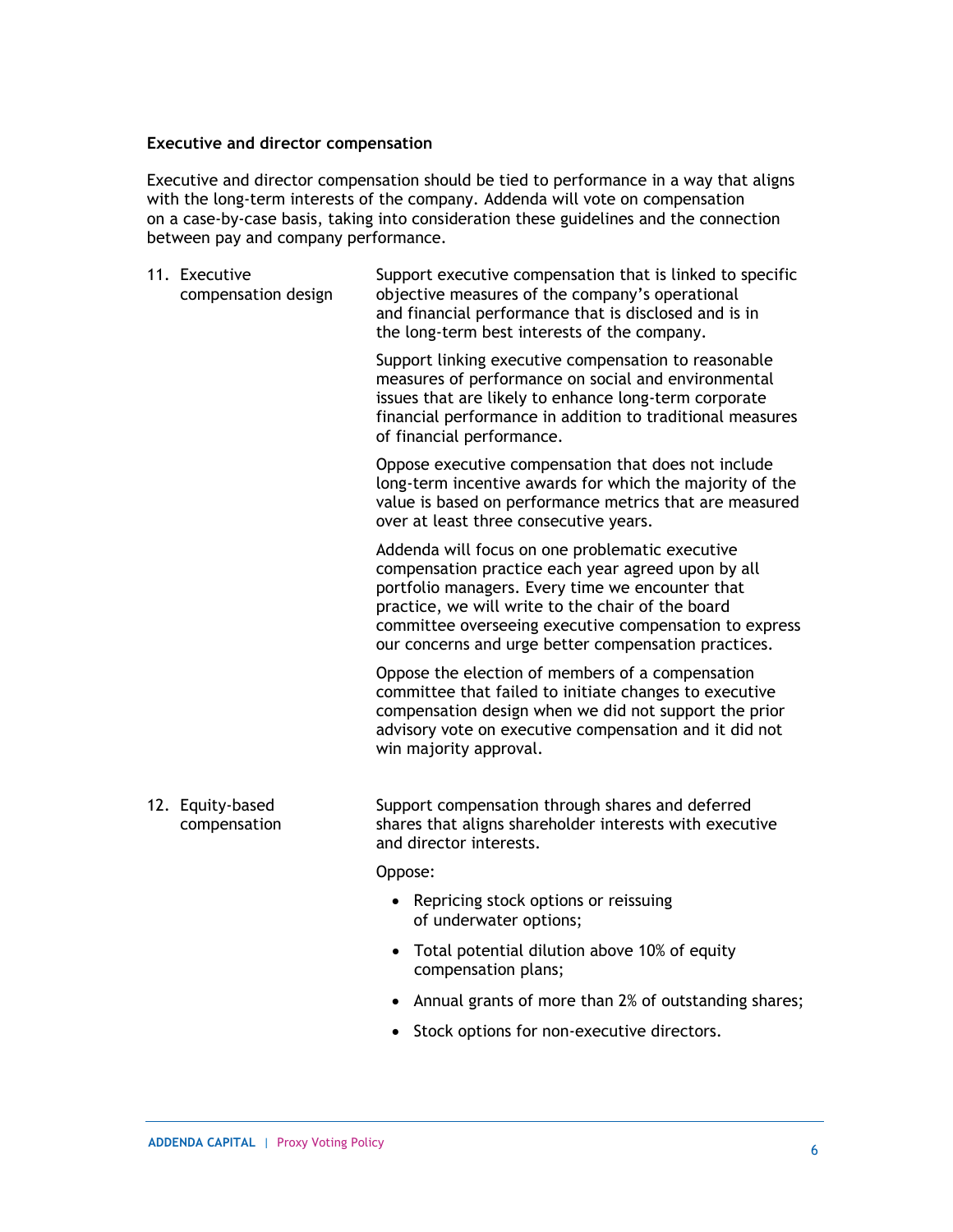| 13. Loans to management<br>and directors | Oppose preferential loans or loans secured by<br>or granted for company shares.                                                                                            |
|------------------------------------------|----------------------------------------------------------------------------------------------------------------------------------------------------------------------------|
| 14. Severance benefits                   | Oppose excessive severance benefits.                                                                                                                                       |
|                                          | Oppose "single trigger" severance benefits.                                                                                                                                |
| 15. Share ownership                      | Support share ownership requirements for directors<br>and executives.                                                                                                      |
| 16. Quantum of<br>compensation           | Oppose compensation plans where the amount of<br>compensation awarded to the CEO or other senior<br>executives is excessive in light of all the relevant<br>circumstances. |

### **Shareholder Rights**

Wherever possible, Addenda will vote for proposals that defend rights of shareholders and against proposals that may hinder them.

| 17. Disclosure<br>of shareholder<br>vote results | Support disclosure of results of all shareholder votes<br>within a reasonable time.                                                                                                                                                                    |
|--------------------------------------------------|--------------------------------------------------------------------------------------------------------------------------------------------------------------------------------------------------------------------------------------------------------|
| 18. Super-majority voting                        | Oppose super majority voting requirement which can have<br>the impact of making it impossible to achieve sufficient<br>votes under usual shareholder meeting conditions.                                                                               |
| 19. Dual-class shares                            | Oppose dual-class share structures.                                                                                                                                                                                                                    |
| 20. Linked proposals                             | Oppose proposals that link more than one issue together if<br>at least one of the issues would be opposed according<br>to these guidelines except if the overall effect<br>of the proposals would benefit the long-term performance<br>of the company. |
| 21. Confidential<br>shareholder voting           | Support.                                                                                                                                                                                                                                               |
| 22. Other business proxies                       | Oppose approval of unspecified "other business," requests<br>for open-ended proxies to management for other business.                                                                                                                                  |
| 23. Acting by<br>written consent                 | Support taking action by written consent in place<br>of a meeting as it is a means for shareholders to raise                                                                                                                                           |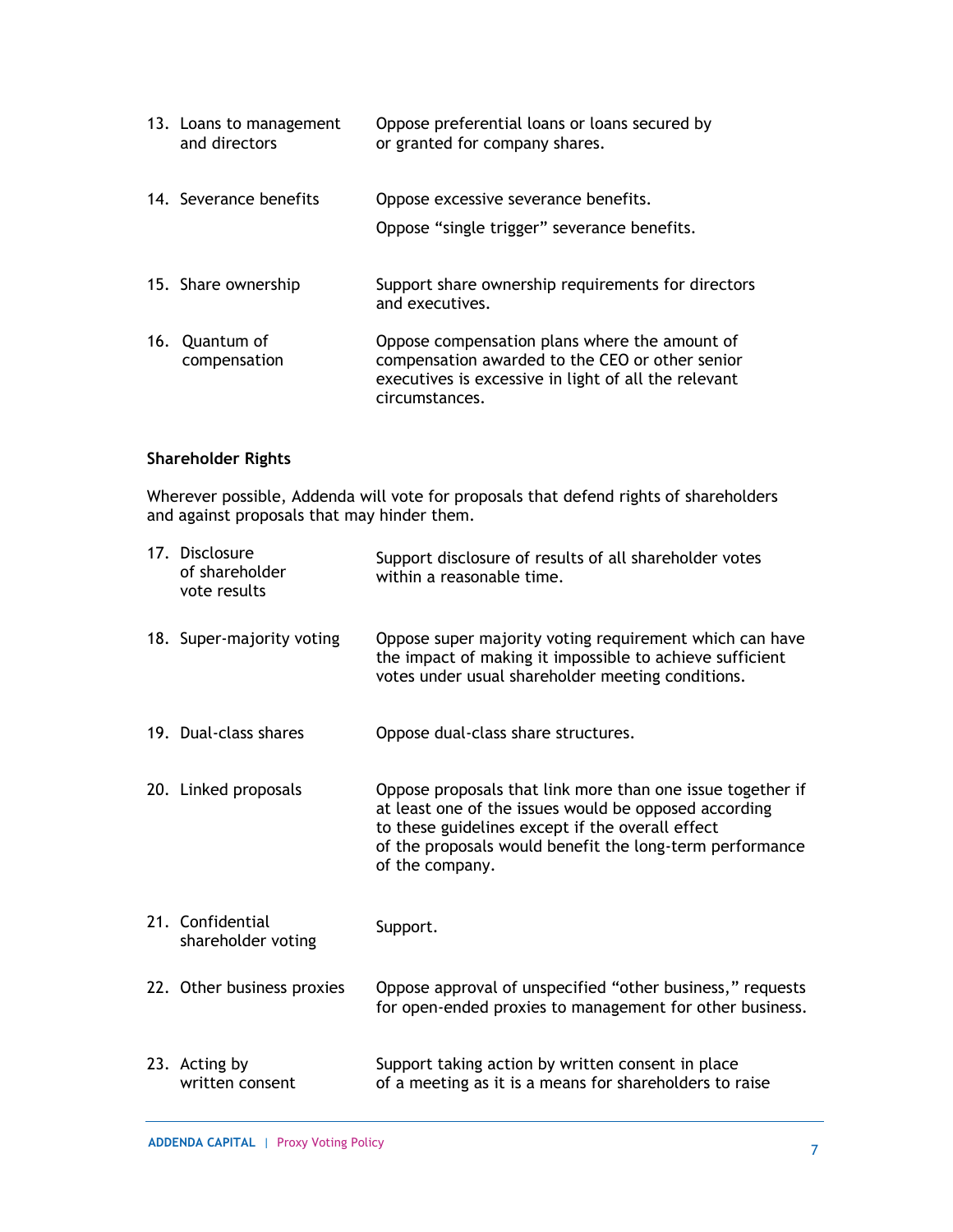important matters outside the normal annual meeting cycle.

| 24. Right to call a special<br>meeting | Support this proposal when the aggregate required<br>ownership to call a meeting is more than 10%.                                 |
|----------------------------------------|------------------------------------------------------------------------------------------------------------------------------------|
| 25. Proxy access                       | Support binding proposals with reasonable ownership<br>thresholds and caps on the number of shareholder<br>nominated seats at 25%. |

#### **Takeover Protection**

Takeover protection can take various forms including poison pills, increasing authorized shares, blank cheque preferred shares, crown jewel defence and greenmail. Addenda will review transactions on a case-by-case basis.

| 26. Takeover protection | Oppose measures that entrench management.                                |
|-------------------------|--------------------------------------------------------------------------|
|                         | Support those that are in the best interest<br>of minority shareholders. |

#### **Environmental and Social Issues**

Companies face significant financial, legal and reputational risks resulting from poor environmental and social practices, or negligent oversight thereof. Addenda views the identification, mitigation and management of environmental and social risks as integral components when evaluating a company's overall risk exposure.

| 27. Disclosure of risks and<br>management practices | Support reasonable requests for increased disclosure<br>of risks and management practices related to or arising |
|-----------------------------------------------------|-----------------------------------------------------------------------------------------------------------------|
|                                                     | from social, environmental and ethical issues.                                                                  |

- 28. Standards and business practices Support adherence to internationally recognized norms and conventions and the adoption of policies and practices regarding environmental and social issues that are likely to enhance long-term corporate financial performance.
- 29. Climate change Support reasonable requests for increased public disclosure of risks related to climate change and management practices intended to address those risks. Support requests to adopt cost-effective greenhouse gas emissions reductions.

Support requests for corporate strategies and business plans that are consistent with limiting the global temperature rise to 2°C above pre-industrial levels.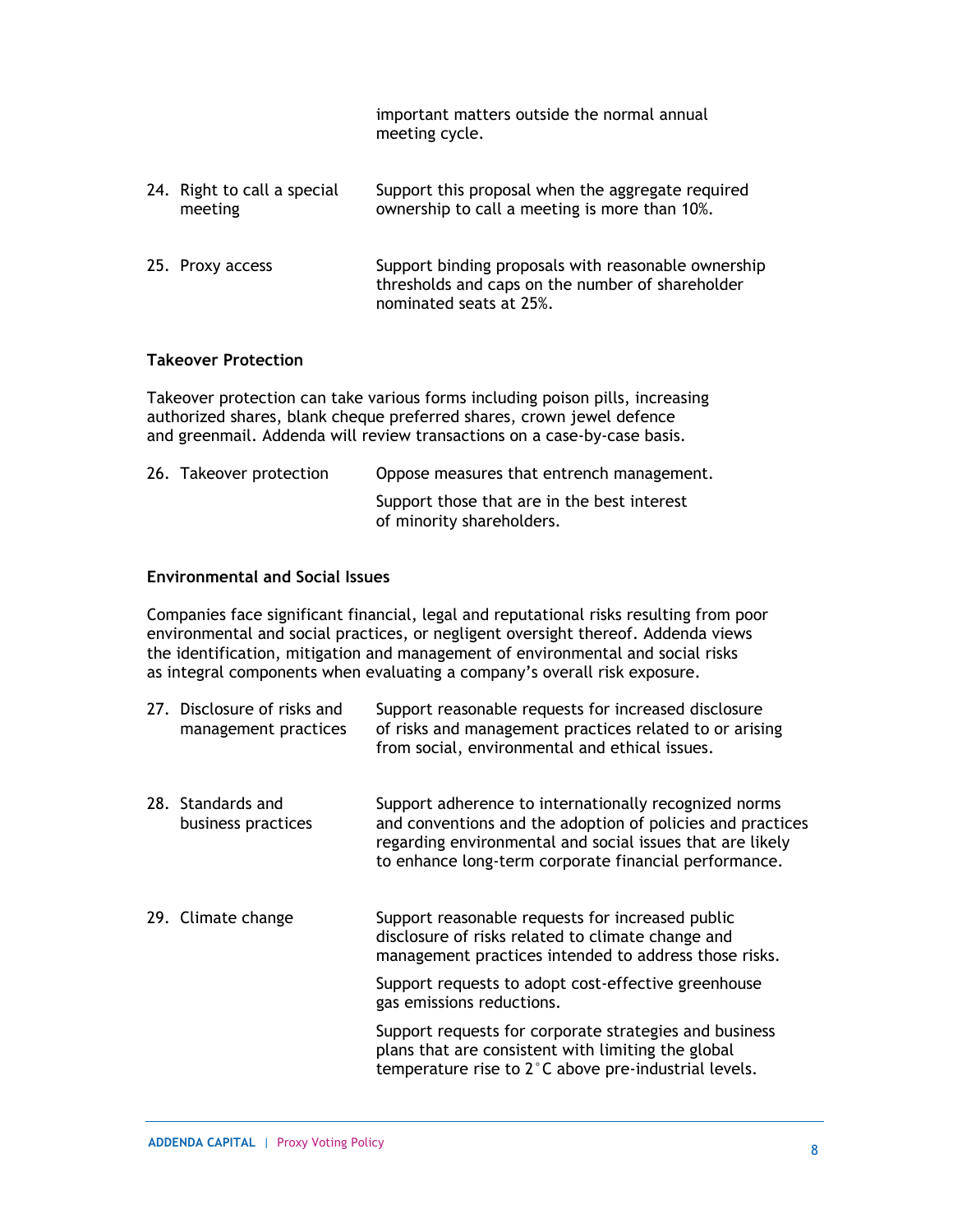|                                                                                  | Support requests to end lobbying against (or otherwise<br>obstructing) policy supportive of limiting the global<br>temperature rise to 2°C above pre-industrial levels.                |
|----------------------------------------------------------------------------------|----------------------------------------------------------------------------------------------------------------------------------------------------------------------------------------|
| 30. Political contributions                                                      | Support reasonable requests to improve disclosure<br>of political contributions and trade association spending<br>and the company's related policies and practices.                    |
| 31. Diversity and<br>inclusion policies                                          | Support implementation and disclosure of diversity<br>and inclusion policies and practices.                                                                                            |
| 32. Human rights policies                                                        | Support implementation and disclosure<br>of human rights policies.                                                                                                                     |
| 33. Environmental expertise<br>on boards                                         | Support the nomination of directors with environmental<br>expertise to boards of companies in industries<br>with significant environmental issues associated<br>with their operations. |
| 34. Board oversight<br>of environmental<br>and social risks<br>and opportunities | Oppose the chair of board if there is no evidence<br>of board oversight of environmental and social risks.                                                                             |

#### **Additional Note on Shareholder Proposals**

In the event that there are shareholder proposals where the spirit of the proposal is in line with our policy but the terms are excessively restrictive, we will abstain from voting in lieu of voting against the proposal entirely. We will oppose the election of directors that fail to implement measures to address shareholder proposals that we supported and won majority approval.